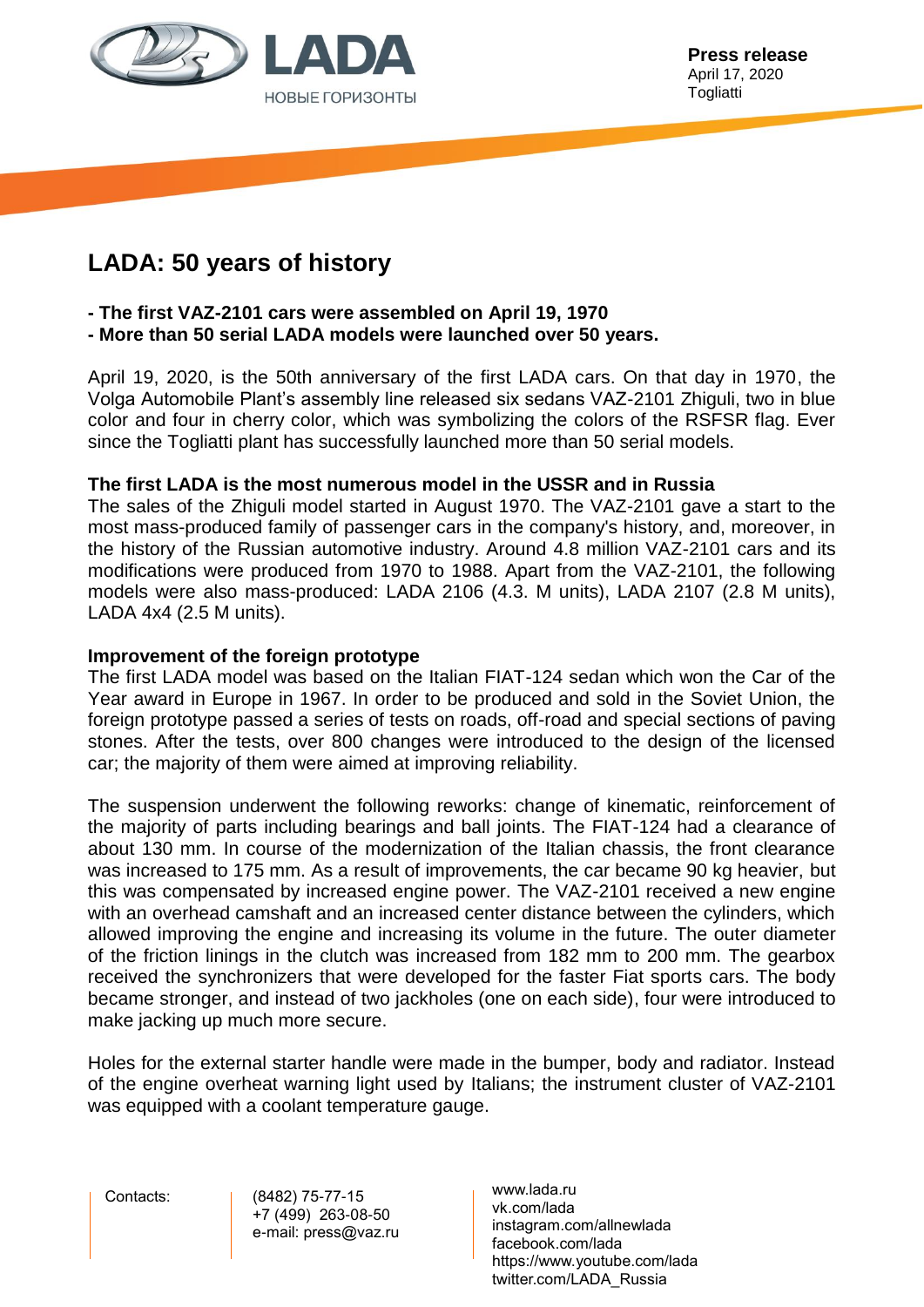

Some of the changes are external and can be clearly seen. It can be witnessed firsthand at the AVTOVAZ corporate museum where the FIAT-124 is on display - a rare car in Russia that was contributed to the museum from a private collection. It can be compared with the first VAZ-2101 car sold, which was brought to the corporate museum after 19 years of operation.

Time has shown how correct the design solutions incorporated in the VAZ-2101 were. The car has become quite durable, reliable and comfortable - it was highly appreciated by both domestic consumers and the foreign market, which the car entered already in 1971. The first batch of cars was sent to Yugoslavia, Belgium, Holland and Finland. In 1971, more than 57 thousand LADA cars were exported, which was more than a third of the total annual export of cars of the USSR at that time.

Today, several hundred thousand VAZ-2101 sedans are registered in Russia. These distinguished cars are still used for their intended purpose - as mean of transportation, but more and more often they undergo refurbishing to become a collector's item.

## **The Russian car of the 20th century**

In 2000, the VAZ-2101 model was declared as The Russian Car of the Century following the results of a survey conducted by the Za Rulem magazine. The first LADA model won the vote of every fourth participant of the survey, which was held among more than 80 thousand persons.

#### **History of victories in motorsport**

In 1970, along with the release of the first VAZ-2101 car a decision was made to establish a sports unit. From the very first years of production, the VAZ-2101 began to win in all kinds of car races, opening a new page in the history of motorsport in the USSR. In 1971, for the first time, the team piloting the VAZ-2101 participated in the Tour of Europe rally, which took place in 14 countries, and won the Silver Cup, and two years later two at once both the Golden Cup and the Silver Cup. In parallel, the plant team won the main awards of competitions held within the Soviet Union. Pilots on VAZ-2101 competed with both domestic cars of other brands and in a monoclass created specifically for Zhiguli. Sportsmen on VAZ-2101 participated in international rallies and in Soviet ring races and autocross until the mid-80s. The history of LADA sports victories continues: The company's team uses specially tuned LADA Granta and LADA Vesta cars for the participation in Russian rally races and circuit races. In 2019 alone, the pilots of the LADA Sport ROSNEFT team climbed the winning podiums more than 100 times.

#### **The new LADA: an heir to traditions**

The arrival of the VAZ-2101 formed the basic rules for creating cars, which are also implemented in modern LADA models. These rules are an original and bright style, reliability, the best quality and equipment at an affordable price. The VAZ-2101 was not

 Contacts: (8482) 75-77-15 +7 (499) 263-08-50 e-mail: press@vaz.ru www.lada.ru vk.com/lada instagram.com/allnewlada facebook.com/lada https://www.youtube.com/lada twitter.com/LADA\_Russia